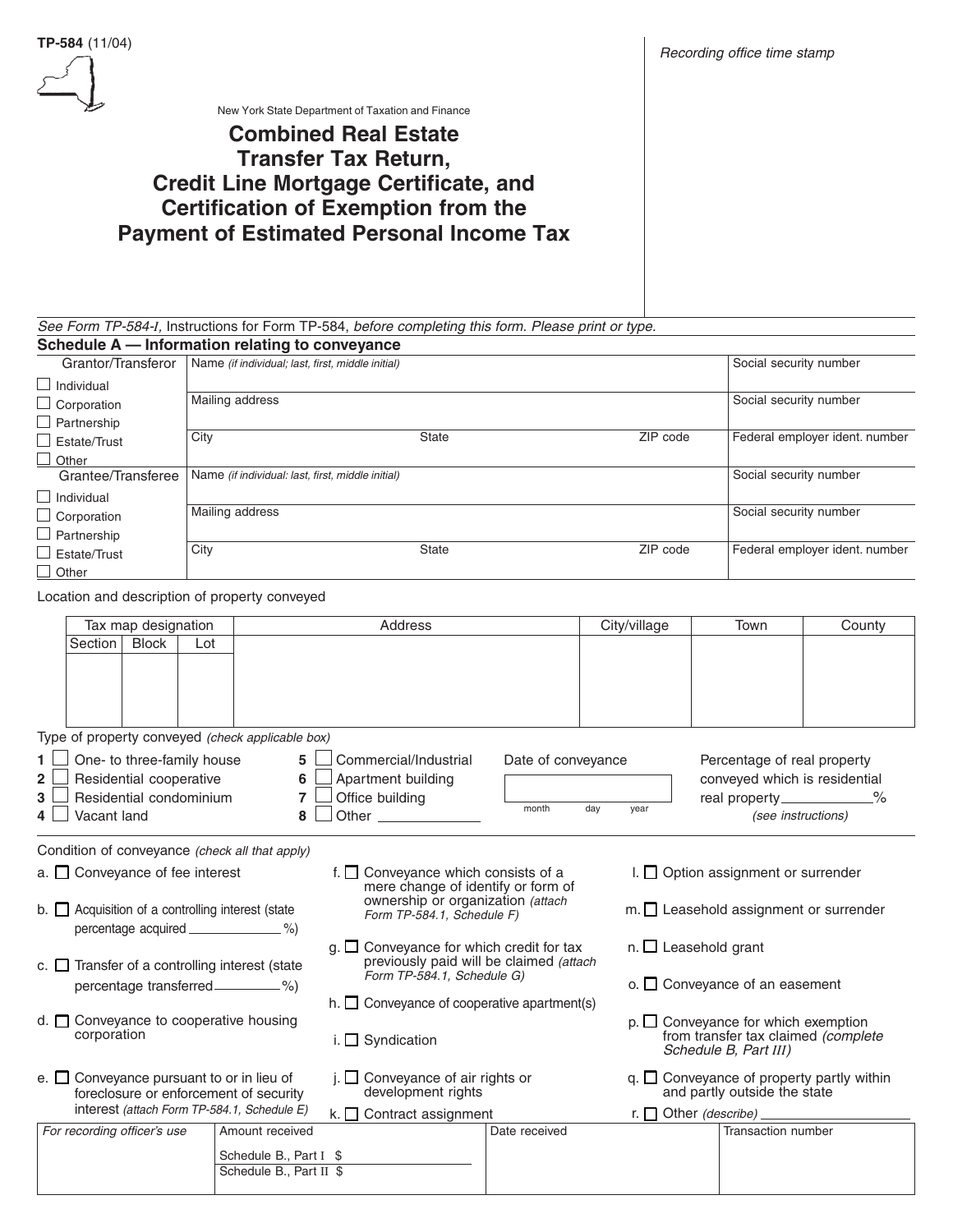| Schedule B - Real estate transfer tax return (Tax Law, Article 31) |                                                                                                                                                                                                                                                                    |    |  |  |  |
|--------------------------------------------------------------------|--------------------------------------------------------------------------------------------------------------------------------------------------------------------------------------------------------------------------------------------------------------------|----|--|--|--|
|                                                                    | <b>Part I</b> - Computation of tax due<br>1 Enter amount of consideration for the conveyance (if you are claiming a total exemption from tax, check the                                                                                                            |    |  |  |  |
|                                                                    |                                                                                                                                                                                                                                                                    | 1. |  |  |  |
|                                                                    |                                                                                                                                                                                                                                                                    | 2. |  |  |  |
|                                                                    |                                                                                                                                                                                                                                                                    | 3. |  |  |  |
|                                                                    |                                                                                                                                                                                                                                                                    | 4. |  |  |  |
|                                                                    |                                                                                                                                                                                                                                                                    | 5. |  |  |  |
|                                                                    |                                                                                                                                                                                                                                                                    | 6. |  |  |  |
|                                                                    |                                                                                                                                                                                                                                                                    |    |  |  |  |
|                                                                    | Part II – Computation of additional tax due on the conveyance of residential real property for \$1 million or more                                                                                                                                                 |    |  |  |  |
|                                                                    |                                                                                                                                                                                                                                                                    | 1. |  |  |  |
|                                                                    | 2 Taxable consideration (multiply line 1 by the percentage of the premises which is residential real property, as shown in Schedule A)                                                                                                                             | 2. |  |  |  |
|                                                                    |                                                                                                                                                                                                                                                                    | 3. |  |  |  |
|                                                                    | Part III - Explanation of exemption claimed on Part I, line 1 (check any boxes that apply)<br>The conveyance of real property is exempt from the real estate transfer tax for the following reason:                                                                |    |  |  |  |
|                                                                    | a. Conveyance is to the United Nations, the United States of America, the state of New York, or any of their instrumentalities,<br>agencies, or political subdivisions (or any public corporation, including a public corporation created pursuant to agreement or |    |  |  |  |
|                                                                    |                                                                                                                                                                                                                                                                    |    |  |  |  |
|                                                                    |                                                                                                                                                                                                                                                                    |    |  |  |  |
|                                                                    | d. Conveyance of real property is without consideration and not in connection with a sale, including conveyances conveying                                                                                                                                         |    |  |  |  |
|                                                                    |                                                                                                                                                                                                                                                                    |    |  |  |  |
|                                                                    | f. Conveyance is a mere change of identity or form of ownership or organization where there is no change in beneficial<br>ownership. (This exemption cannot be claimed for a conveyance to a cooperative housing corporation of real property                      |    |  |  |  |
|                                                                    |                                                                                                                                                                                                                                                                    |    |  |  |  |
|                                                                    |                                                                                                                                                                                                                                                                    |    |  |  |  |
|                                                                    | i. Conveyance consists of the execution of a contract to sell real property, without the use or occupancy of such property, or                                                                                                                                     |    |  |  |  |
|                                                                    | j. Conveyance of an option or contract to purchase real property with the use or occupancy of such property where the<br>consideration is less than \$200,000 and such property was used solely by the grantor as the grantor's personal residence                 |    |  |  |  |

and consists of a one-, two-, or three-family house, an individual residential condominium unit, or the sale of stock in a cooperative housing corporation in connection with the grant or transfer of a proprietary leasehold covering an individual residential cooperative apartment ....................................................................................................................................................................... j k. Conveyance is not a conveyance within the meaning of Tax Law, Article 31, section 1401(e) (attach documents supporting such claim) .......................................................................................................................................................................... k

l. Other (attach explanation) .................................................................................................................................................................... l

\*Please make check(s) payable to the county clerk where the recording is to take place. If the recording is to take place in New York City, make check(s) payable to the **NYC Department of Finance.** If a recording is not required, send this return and your check(s) made payable to the **NYS Department of Taxation and Finance,** directly to the NYS Tax Department, RETT Return Processing, PO Box 5045, Albany NY 12205-5045.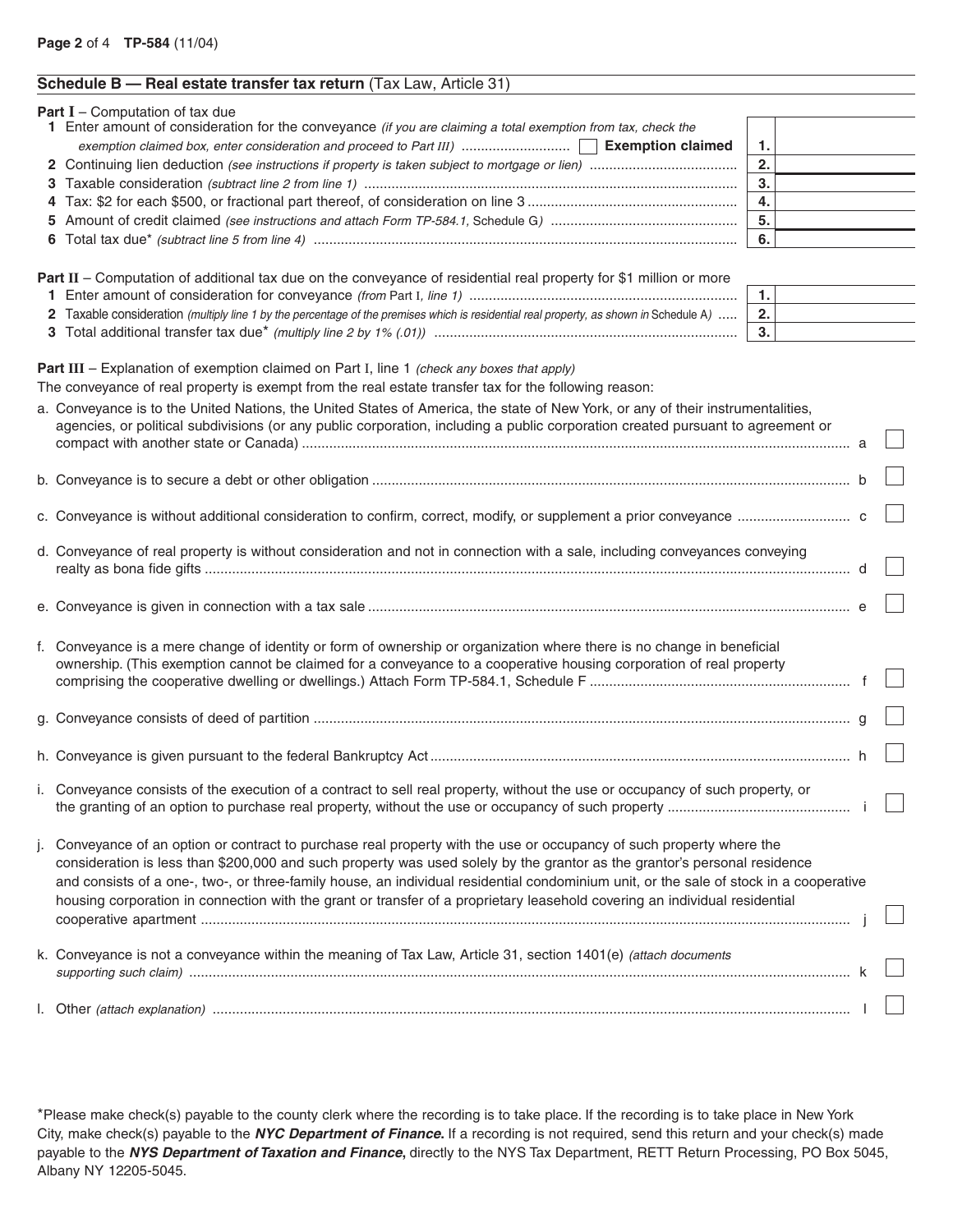| Schedule C — Credit Line Mortgage Certificate (Tax Law, Article 11) |  |  |
|---------------------------------------------------------------------|--|--|
|---------------------------------------------------------------------|--|--|

| Complete the following only if the interest being transferred is a fee simple interest.<br>I (we) certify that: (check the appropriate box)                                                                                                                                                                                                                                                                                                                                                        |
|----------------------------------------------------------------------------------------------------------------------------------------------------------------------------------------------------------------------------------------------------------------------------------------------------------------------------------------------------------------------------------------------------------------------------------------------------------------------------------------------------|
| The real property being sold or transferred is not subject to an outstanding credit line mortgage.<br>1.                                                                                                                                                                                                                                                                                                                                                                                           |
| 2.<br>The real property being sold or transferred is subject to an outstanding credit line mortgage. However, an exemption from the tax<br>is claimed for the following reason:<br>The transfer of real property is a transfer of a fee simple interest to a person or persons who held a fee simple interest in the<br>real property (whether as a joint tenant, a tenant in common or otherwise) immediately before the transfer.                                                                |
| The transfer of real property is (A) to a person or persons related by blood, marriage or adoption to the original obligor or to<br>one or more of the original obligors or (B) to a person or entity where 50% or more of the beneficial interest in such real<br>property after the transfer is held by the transferor or such related person or persons (as in the case of a transfer to a trustee for<br>the benefit of a minor or the transfer to a trust for the benefit of the transferor). |
| The transfer of real property is a transfer to a trustee in bankruptcy, a receiver, assignee, or other officer of a court.                                                                                                                                                                                                                                                                                                                                                                         |
| The maximum principal amount secured by the credit line mortgage is \$3,000,000 or more, and the real property being sold<br>or transferred is not principally improved nor will it be improved by a one- to six-family owner-occupied residence or dwelling.                                                                                                                                                                                                                                      |
| Please note: for purposes of determining whether the maximum principal amount secured is \$3,000,000 or more as<br>described above, the amounts secured by two or more credit line mortgages may be aggregated under certain circumstances.<br>See TSB-M-96(6)-R for more information regarding these aggregation requirements.                                                                                                                                                                    |
| Other (attach detailed explanation).                                                                                                                                                                                                                                                                                                                                                                                                                                                               |
| 3.<br>The real property being transferred is presently subject to an outstanding credit line mortgage. However, no tax is due for the<br>following reason:                                                                                                                                                                                                                                                                                                                                         |
| A certificate of discharge of the credit line mortgage is being offered at the time of recording the deed.                                                                                                                                                                                                                                                                                                                                                                                         |
| A check has been drawn payable for transmission to the credit line mortgagee or his agent for the balance due, and a<br>satisfaction of such mortgage will be recorded as soon as it is available.                                                                                                                                                                                                                                                                                                 |
| The real property being transferred is subject to an outstanding credit line mortgage recorded in _<br>(insert liber and page or reel or other identification of the mortgage). The maximum principal amount of debt or obligation secured<br>by the mortgage is $\equiv$<br>. is<br>being paid herewith. (Make check payable to county clerk where deed will be recorded or, if the recording is to take place in<br>New York City, make check payable to the NYC Department of Finance.)         |
|                                                                                                                                                                                                                                                                                                                                                                                                                                                                                                    |

## **Signature (both the grantor(s) and grantee(s) must sign)**

The undersigned certify that the above information contained in schedules A, B, and C, including any return, certification, schedule, or attachment, is to the best of his/her knowledge, true and complete.

Grantor signature Title Title Grantee signature Title Title

Grantor signature Title Title Grantee signature Title Title

**Reminder:** Did you complete all of the required information in Schedules A, B, and C? Are you required to complete Schedule D? If you checked e, f, or g in Schedule A, did you complete Form TP-584.1? Have you attached your check(s) made payable to the county clerk where recording will take place or, if the recording is in New York City, to the **NYC Department of Finance**? If no recording is required, send your check(s), made payable to the **Department of Taxation and Finance**, directly to the NYS Tax Department, RETT Return Processing, PO Box 5045, Albany NY 12205-5045.